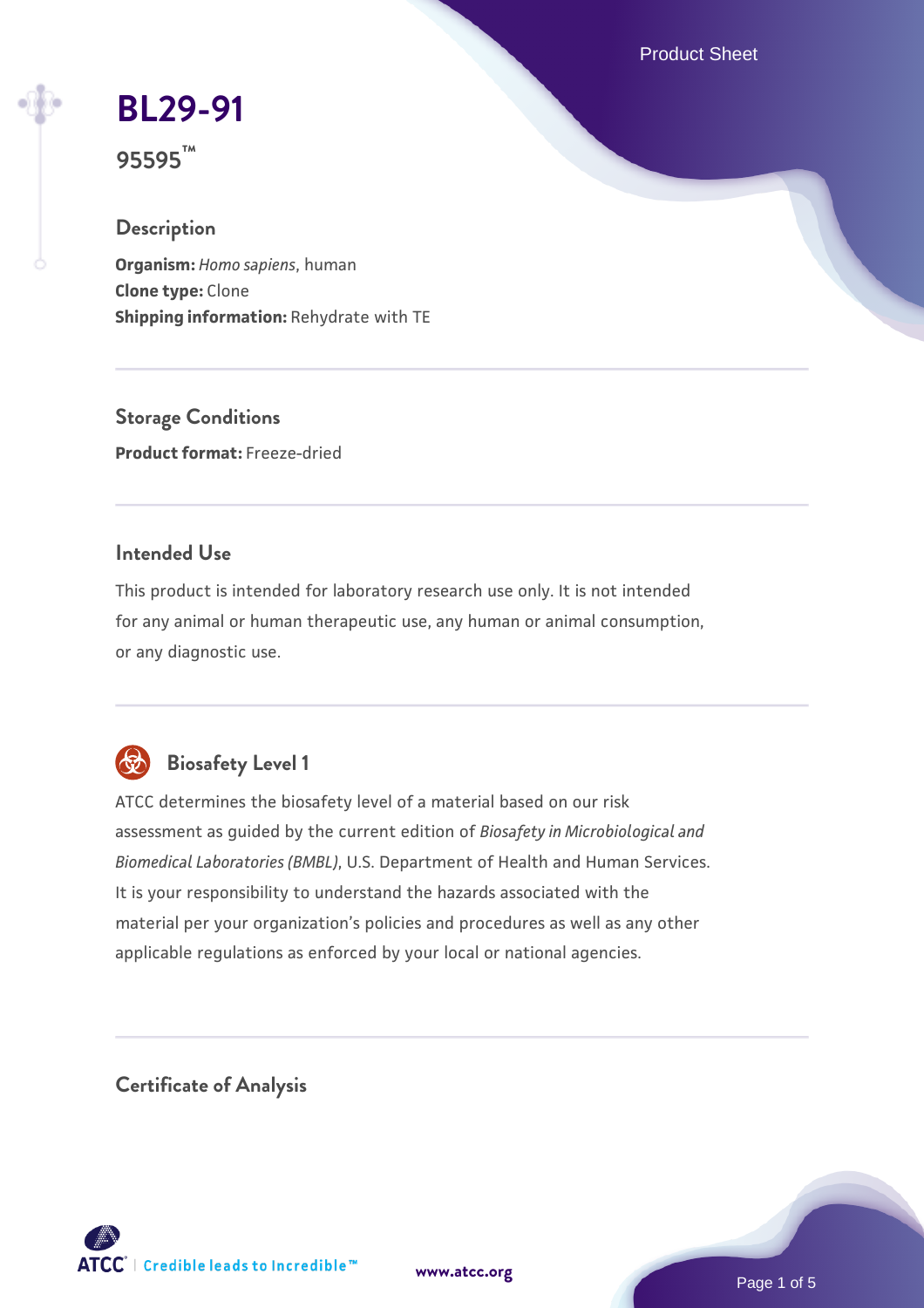#### **[BL29-91](https://www.atcc.org/products/95595)** Product Sheet **95595**

For batch-specific test results, refer to the applicable certificate of analysis that can be found at www.atcc.org.

### **Insert Information**

**Insert size (kb):** 0.69999999999999996 **Type of DNA:** cDNA **Insert source:** BL29 cell line **Insert tissue:** BL29 cell line **Insert information:** DESCRIPTION OF INSERT COMPONENT: Disease: Burkitt's lymphoma Cross references: DNA Seq. Acc.: T25310; EST: EST091; Primer: T7 DNA Seq. Acc.: T25311; EST: EST091R; Primer: T3 Disease: Burkitt's lymphoma **Genome:** Homo sapiens **Chromosome:** X **Gene name:** DNA Segment, single copy, expressed **Gene product:** DNA Segment, single copy, expressed [DXS6916E] **Gene symbol:** DXS6916E **Contains complete coding sequence:** Unknown **Insert end:** Modification: EcoRI linker

# **Vector Information**

**Construct size (kb):** 3.599999904632568 **Intact vector size:** 2.960 **Vector name:** pBluescript SK-**Type of vector:** phagemid **Construction:** pUC19 **Host range:** *Escherichia coli* **Vector end:** EcoRI **Cloning sites:** KpnI; ApaI; DraII; XhoI; SalI; HincII; AccI; ClaI; HindIII; EcoRV; EcoRI; Pstl; Smal; BamHI; Spel; Xbal; EagI; NotI; SacII; BstXI; SacI **Insert detection:** lacZ', <-

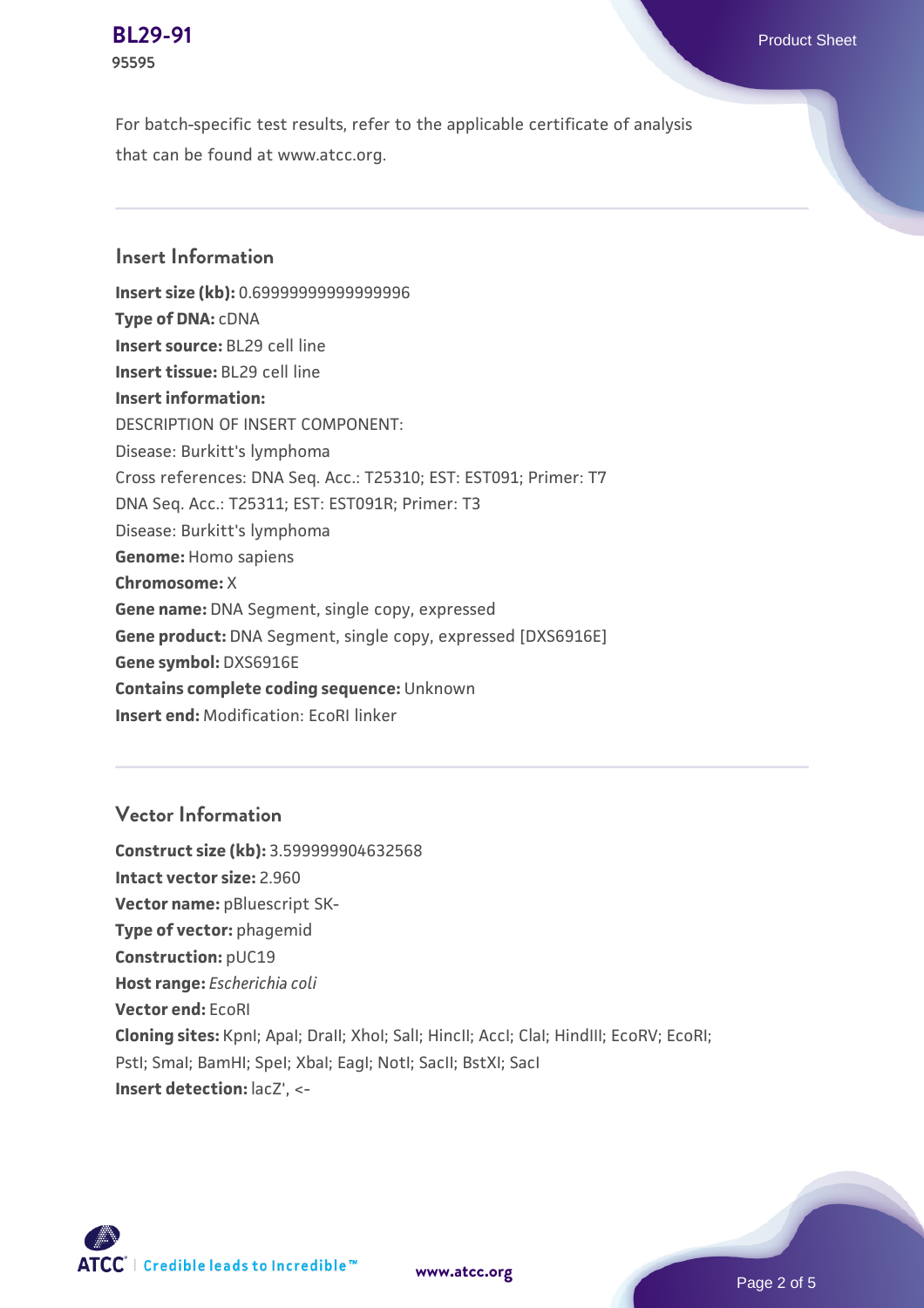**[BL29-91](https://www.atcc.org/products/95595)** Product Sheet

**95595**

**Markers:** ampR **MCS:** KpnI...SacI, -> **Polylinker sites:** SacI; BstXI; SacII; NotI; EagI; XbaI; SpeI; BamHI; SmaI; PstI; EcoRI; EcoRV; HindIII; (ClaI Bsp106I); (HincII AccI SalI); XhoI; (Eco0109I DraII ApaI); KpnI **Primer site:** M13-20, ->; M13 reverse, <-**Promoters:** T7; T3; lac **Replicon:** f1, →; pMB1

#### **Notes**

Restriction digests of the clone give the following sizes (kb): BamHI--3.75; EcoRI--3.0, 0.62; HindIII--3.20, 0.5; PstI--3.75; PvuII--2.7, 1.05. - ATCC staff

### **Material Citation**

If use of this material results in a scientific publication, please cite the material in the following manner: BL29-91 (ATCC 95595)

### **References**

References and other information relating to this material are available at www.atcc.org.

#### **Warranty**

The product is provided 'AS IS' and the viability of ATCC® products is warranted for 30 days from the date of shipment, provided that the customer has stored and handled the product according to the information



**[www.atcc.org](http://www.atcc.org)**

Page 3 of 5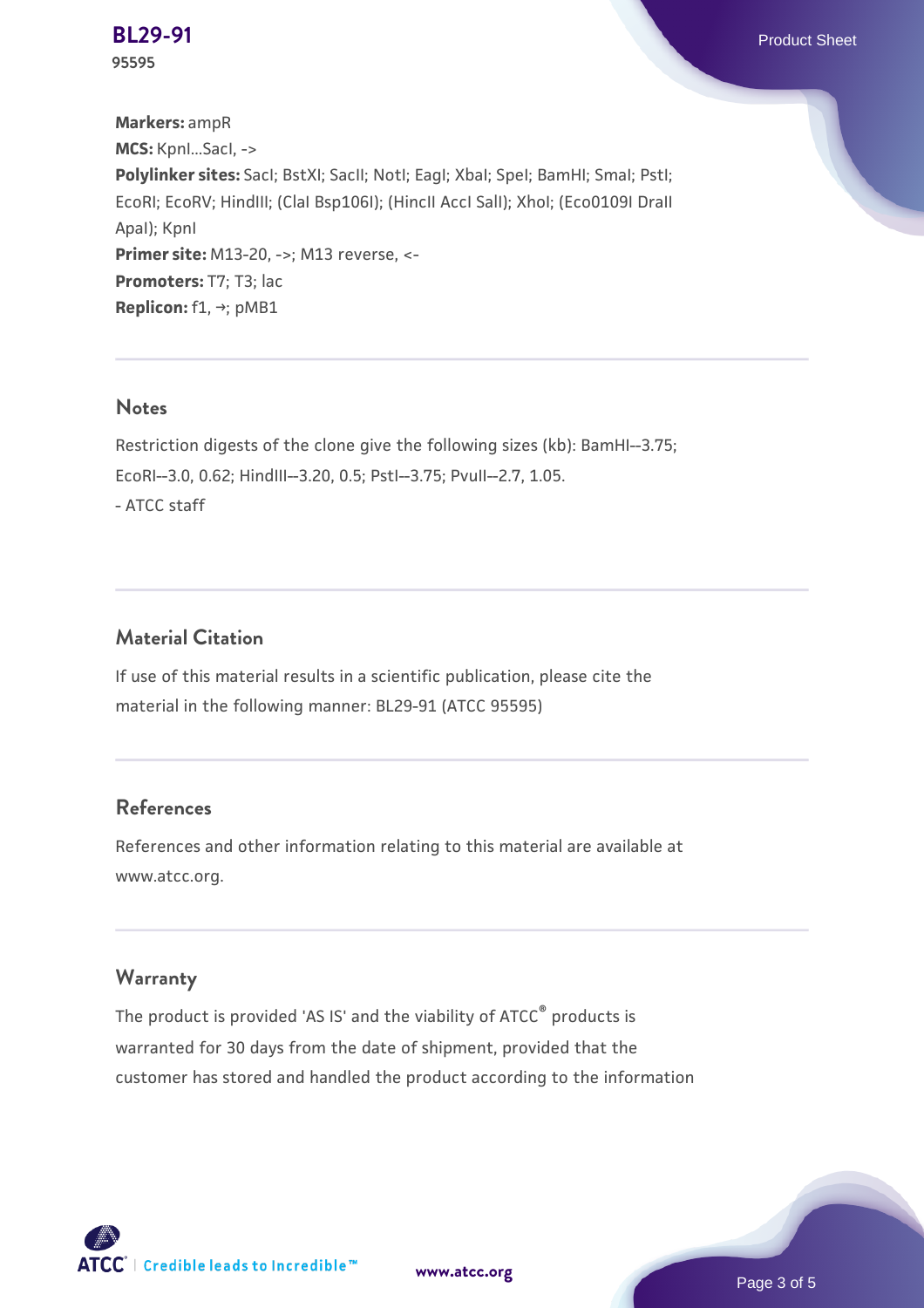included on the product information sheet, website, and Certificate of Analysis. For living cultures, ATCC lists the media formulation and reagents that have been found to be effective for the product. While other unspecified media and reagents may also produce satisfactory results, a change in the ATCC and/or depositor-recommended protocols may affect the recovery, growth, and/or function of the product. If an alternative medium formulation or reagent is used, the ATCC warranty for viability is no longer valid. Except as expressly set forth herein, no other warranties of any kind are provided, express or implied, including, but not limited to, any implied warranties of merchantability, fitness for a particular purpose, manufacture according to cGMP standards, typicality, safety, accuracy, and/or noninfringement.

#### **Disclaimers**

This product is intended for laboratory research use only. It is not intended for any animal or human therapeutic use, any human or animal consumption, or any diagnostic use. Any proposed commercial use is prohibited without a license from ATCC.

While ATCC uses reasonable efforts to include accurate and up-to-date information on this product sheet, ATCC makes no warranties or representations as to its accuracy. Citations from scientific literature and patents are provided for informational purposes only. ATCC does not warrant that such information has been confirmed to be accurate or complete and the customer bears the sole responsibility of confirming the accuracy and completeness of any such information.

This product is sent on the condition that the customer is responsible for and assumes all risk and responsibility in connection with the receipt, handling, storage, disposal, and use of the ATCC product including without limitation taking all appropriate safety and handling precautions to minimize health or environmental risk. As a condition of receiving the material, the customer agrees that any activity undertaken with the ATCC product and any progeny or modifications will be conducted in compliance with all applicable laws,



**[www.atcc.org](http://www.atcc.org)**

Page 4 of 5